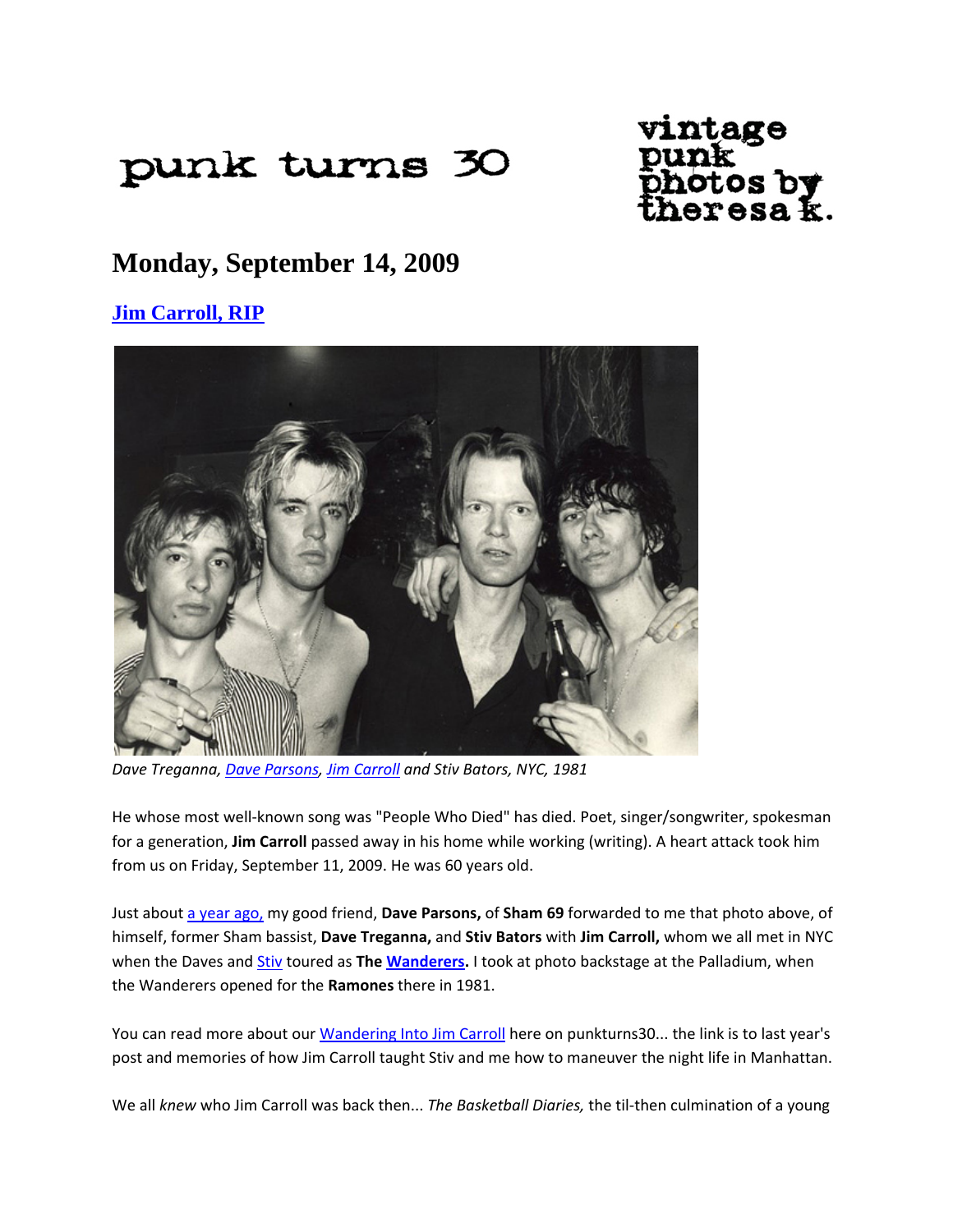life's worth of living and writing about it landed his name and his works on the mind‐sets of anyone with taste who paid attention to music and literature in 1978. I had the great opportunity to see him do his first rock n roll performance that same year at the California Theatre in San Diego, CA. He opened for **Patti Smith** and he read from *The Basketball Diaries* and Patti joined him on stage, guitar in hand. Afterwards, Patti introduced me and my friends to Jim and I have a a most cherished photo (unscanned, but hanging up safe and sound in my house in California) of Patti, Jim and me together from that night.

Since then, it seemed that I'd run into Jim every 3 years or so, and he was always working on something new. Most recently, it was a winter in New York City about five years ago, we met in a book shop in NYC's Chelsea neighborhood and talked about Jack Kerouac. We talked about the new music we were listening to, talked about the state of culture, and just plain gossiped about current times. Jim Carroll was a man whose opinion took no prisoners... he was direct and lyrical at once. Just a week before talking with Jim about Kerouac, I had tea with Patti Smith and we too talked about Kerouac (it was the occasion of his birth and the two poets contributed testimonials which I recorded for a radio program). Full circle.

It was Patti Smith whose work inspired me to stick to my guns, and it was Patti Smith who encouraged Jim Carroll in his poetry and music.

But it was always Jim Carroll who, for me, helped me understand the balance of dreams and reality... not just in his work ‐ his words written for all to read, but in his words spoken directly to me.

The world has lost a unique voice - RIP, Jim Carroll.

NY Times Obit

at 12:47 AM  $\mathbb{R}$ Labels: jim carroll, jim carroll death 2009

*3 comments:*  N. Rosa said...

Oh my, I'm in shock. RIP.

5:53 AM <sup>面</sup>

Bryan Rutt said...

"You get nothin' back for all you've saved Just eternity in a spacious grave"